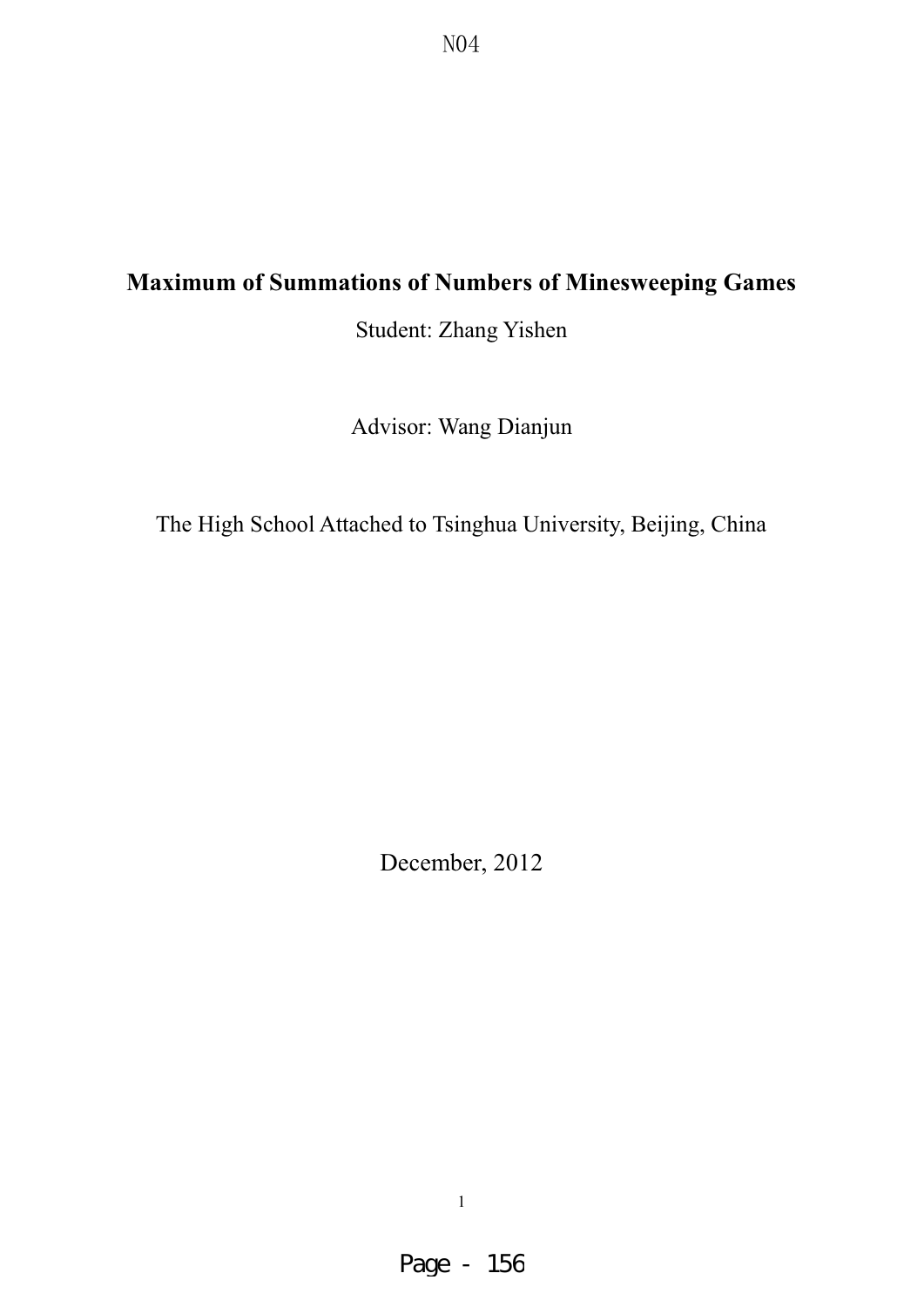#### 摘 要

本文研究了 WINDOWS 扫雷游戏中数字和的最大值, 这个数字和先 通过组合学表示出来,然后利用放缩得到了最大值,并且通过放缩中的取 等条件得到了取到最大值时雷的排布。

#### Abstract

This paper mainly studies about the summation of numbers appearing in the Windows "Minesweeping" game. The summation of the numbers is first written down through the methods of combinatorics. The maximum of this summation is figured out, and the situations in which the maximum reached is then found.

## **1. An Introduction of the Game Minesweeping**

Minesweeping is a popular computer game. A rectangle is divided into a matrix of squares. Every square is assigned with a mine or an integer, the number of mines around it. The goal of the game is to click out all the squares not assigned mines. The playing of the game is as follows. Click a square which is known not assigned a mine to get the number of mines around this square. Then, using the gotten numbers, speculate a new square which is not a mine. Repeat the process until all the squares not filled with mines be clicked. If, on any step, a mine is clicked, the game fails.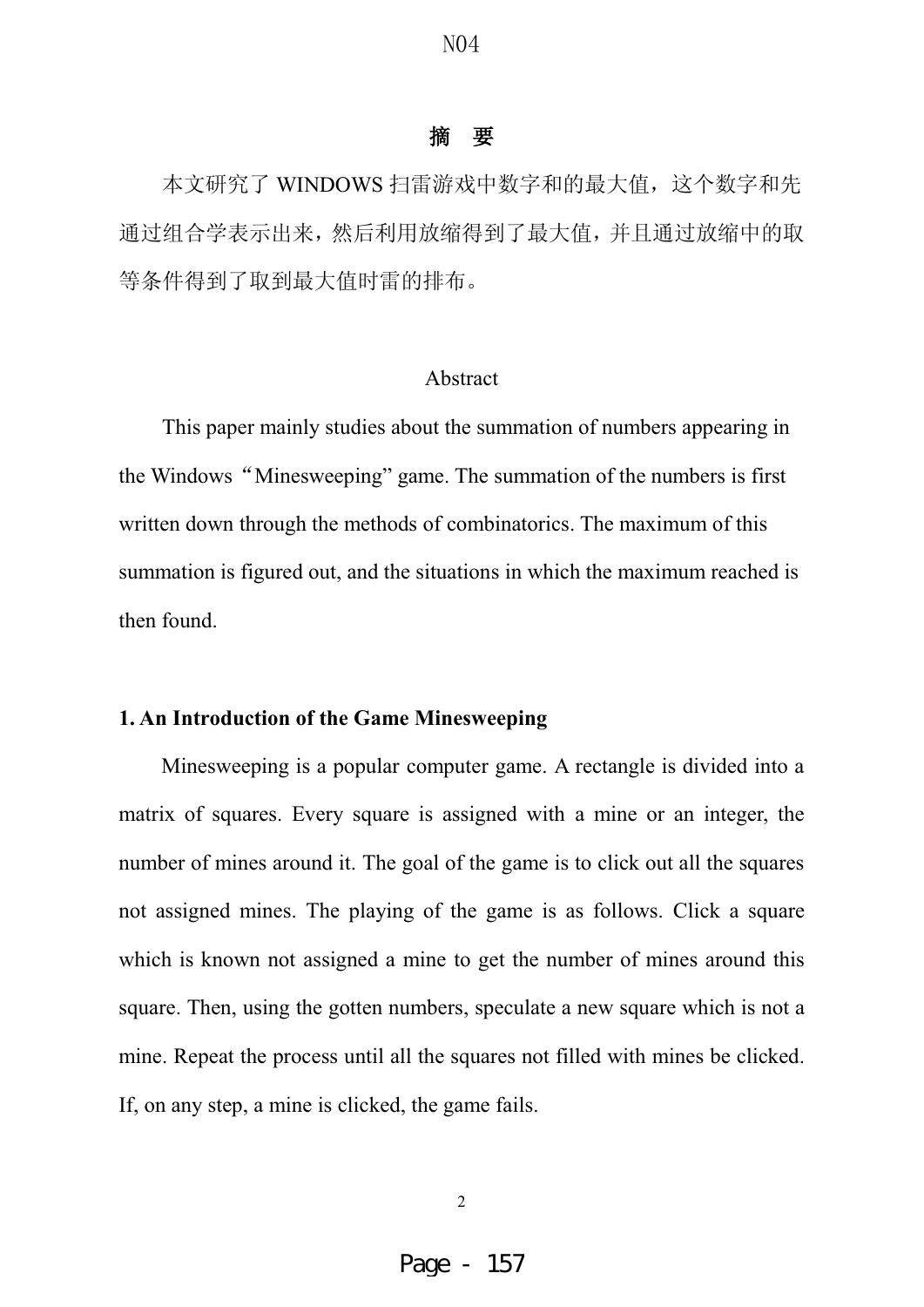| $\mathbf{x}$<br>economic<br>上日大雷<br>帮助(H)<br>游戏(G) |    |                         |    |   |   |   |     |   |                |    |                      |              |   |   |         |                 |   |   |   |   |   |   |                     |   |   |              |   |   |   |  |  |
|----------------------------------------------------|----|-------------------------|----|---|---|---|-----|---|----------------|----|----------------------|--------------|---|---|---------|-----------------|---|---|---|---|---|---|---------------------|---|---|--------------|---|---|---|--|--|
| <b>Albert</b>                                      |    |                         |    |   |   |   |     |   |                |    |                      |              |   |   | $\odot$ |                 |   |   |   |   |   |   |                     |   |   | 496          |   |   |   |  |  |
| 1                                                  | 21 | з                       | 2  | 2 |   |   |     | 1 | 빛              | ٠  | з                    | $\mathbf{1}$ | 2 | 1 | з       | 2               | з | 2 |   | 2 | 2 | з | 2                   | 2 | 1 | п            | 2 |   | и |  |  |
| 1                                                  | 1  | з                       | 2  | з | 1 |   | 1   | 2 | 5              | 1  | 5                    | з            | 4 | 1 | 4       | 1               | А | з | ш | 5 | 2 | з | z.                  | 2 | 1 | 1            | 1 | а | 1 |  |  |
| 1                                                  | 2  | 2                       | з  | 1 | 2 | 1 | 2   | 1 | з              | s. | 1                    | з            | 1 | 2 | з       | з               | ш | з | з | а | з | 2 | 2                   | з | з | з            | 4 | з |   |  |  |
| Е                                                  | 2  | 1                       | 2  | 1 | з | 1 | з   | 1 | 2              | 4  | 1                    | 5            | з | 2 | и       | 1               | и | 1 | 2 | А | 2 | 1 | 2                   | з | 1 | А            | 2 | 1 | 1 |  |  |
| 2                                                  | з  | 2                       | 2  | 2 | з | 2 | 2   |   | 1              | з  | $\blacktriangle$     | л.           | 2 |   |         |                 |   |   | 1 | 2 | 2 | з | 1                   | 2 | з | 2            | 2 | п | 1 |  |  |
| 2                                                  | 2  | 1                       | 1  | 2 | ш | 2 | п   |   | 1              | ш  | $\blacktriangleleft$ | 1            | 2 | 1 | п       | 1               | 1 | п | 2 | 2 | 1 | з | z.                  | 4 | з | и            | 2 | 1 | 1 |  |  |
| а                                                  | 2  | 1                       | 1  | 2 | 1 | ы |     |   | 2              | 2  | з                    | 2            | 2 | 2 | 2       | 2               |   | а | 2 | 2 | 2 | 2 |                     | 2 | 2 | 2            | 2 | а | 1 |  |  |
| 1                                                  | 2  | 2                       | з  | 2 | 1 |   |     | 1 | 2              | 1  | 2                    | з            | 1 | 4 | 2       | 4               | 1 | з | 2 | п | 1 |   | $\ddot{\textbf{1}}$ | 1 | 2 | 1.           | з | 2 | 2 |  |  |
|                                                    | 1  | $\overline{\mathbf{r}}$ | ュ  | 1 | з |   | 2 2 | 2 | 2              | 2  | з                    | 1            | 1 | 4 | 2       | 4               | 1 | 2 |   |   |   |   |                     |   | 1 | 1            | 2 | я | 1 |  |  |
|                                                    | 1  | з                       | E. | 4 | E | а | 2   | 2 | 2              | 1  | 2                    |              | ٨ | з | 2       | ×.              | з | 2 | 1 | 2 | 2 | 1 |                     |   | 2 | 1            | з | 2 | 2 |  |  |
|                                                    |    | 2                       | 2  | 4 | з | з | 2   | 1 | $\blacksquare$ | п  | 2                    | з            | 2 | 1 | 1       | 2               | 1 | 1 | 1 | а | 1 | 1 |                     |   | з | $\mathbf{1}$ | 4 | 2 |   |  |  |
|                                                    |    | 1                       | 1  | з | 2 | 2 | 1   | 1 |                | 2  | 2                    | 2            | 1 | 1 | 1       | $\blacklozenge$ | 1 | 2 | з | 4 | з | 1 | н                   | 1 | з | $\mathbf{1}$ | з | А |   |  |  |
| 1                                                  | 1  | 2                       | 2  | 1 | 2 | з | z,  | 2 |                | 2  | 2                    | 2            | 1 | ш | 2       | 1               | 1 | 2 | 2 | а | 1 |   | 1                   | 1 | 2 | 1            | 2 | 1 | п |  |  |
| 2                                                  | и  | 1                       | и  | 1 | п | 2 | 1   | 2 |                | и  | и                    | п            | п | 1 | 2       | ×.              | 2 | з | я | з | и |   | п                   | 2 | 2 | и            |   |   |   |  |  |
| E,                                                 | 2  | 1                       |    |   |   | и | п   | 1 |                |    |                      |              |   |   | 2       | з               | 生 | 2 | 1 | 1 |   |   |                     | 1 | я | 1            |   |   |   |  |  |
| 1                                                  | 1  |                         |    |   |   |   |     |   |                |    |                      |              |   |   | 1       | 1               | 2 | 1 |   |   |   |   |                     | 1 | 1 | 1            |   |   |   |  |  |

N<sub>04</sub>

If a square is not assigned a mine, the number of mines around it is called its number. For a square assigned a mine, we denote its number as 0. The summation of all the numbers of the squares is called the summation of the assignment.

## **2. The Main results**

In this paper, we study the summation of the mine assignments. We obtain the upper bound of summations of assignments for ordinary minesweeping games and a kind of generalized games which we call cyclic minesweeping games. In addition, we give the conditions in which the summations reach the upper bounds.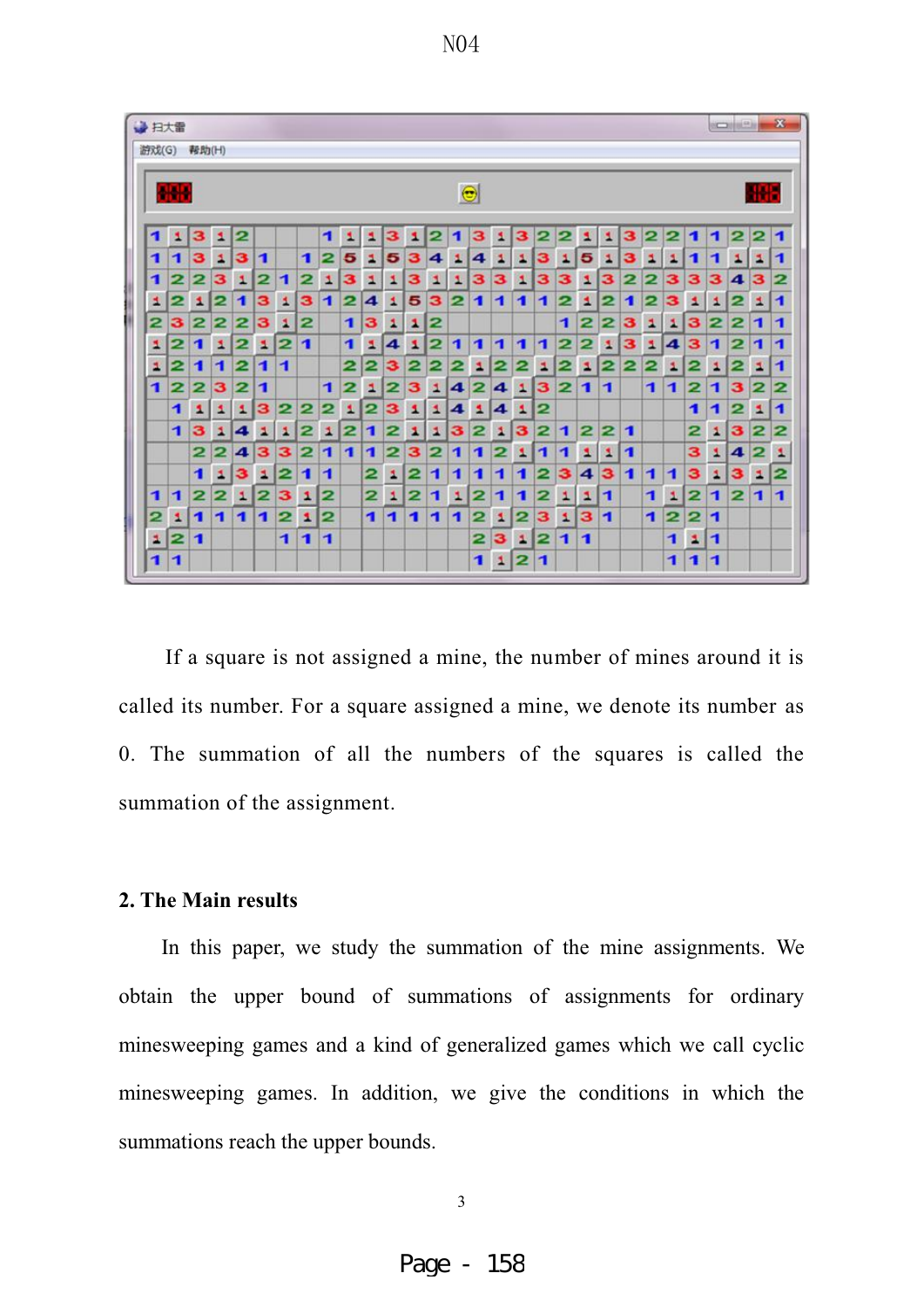#### **3. Descriptions and Proofs**

#### **3.1 The upper bound of summation of numbers for ordinary case**

For ordinary minesweeping game, the number for a square is determined by the cases of the adjacent squares assigned mines or not. *The summation of an assignment is equal to the number of pairs of adjacent squares being assigned different*. Suppose that the grid of the game is with *m* rows and *n* columns. Denote the summation of the numbers with  $A_{m,n}$ , and the number of pairs of adjacent squares assigned same (both be mines or neither be mine) as  $B_{m,n}$ . Then the total number of pairs of adjacent squares is

$$
S = n(m-1) + m(n-1) + 2(m-1)(n-1) = 4mn - 3m - 3m + 2.
$$

Thus we have  $A_{m,n} + B_{m,n} = S = 4mn - 3m - 3m + 2$ .

Denote  $B_{m,n} - A_{m,n} = X_{m,n}$ . Then we have  $2A_{m,n} = S - X_{m,n}$ . This means that finding the upper bound of  $A_{m,n}$  is equivalent to find the lower bound of  $X_{m,n}$ .

To discuss the value of  $X_{m,n}$ , we need to differentiate the case of being assigned mine or not. Define

$$
a_{i,j} = \begin{cases} 1, & \text{if the square of ith row and jth column is assigned a mine,} \\ -1, & \text{otherwise.} \end{cases}
$$

This implies that for each pair of adjacent squares of row  $i_1$ , column  $j_1$  $j_1$  and row  $i_2$ , column  $j_2$ ,  $a_{i_1,i_1}a_{i_2,i_2} = 1$  if and only if they are assigned same and  $a_{i_1,i_1} a_{i_2,i_2} = -1$  if and only if they are assigned different. Thus we have

$$
X_{m,n} = \sum_{j=1}^{n} \sum_{i=1}^{m-1} a_{i,j} a_{i+1,j} + \sum_{i=1}^{m} \sum_{j=1}^{n-1} a_{i,j} a_{i,j+1} + \sum_{j=1}^{n-1} \sum_{i=1}^{m-1} a_{i,j} a_{i+1,j+1} + \sum_{j=2}^{n} \sum_{i=1}^{m-1} a_{i,j} a_{i+1,j-1}.
$$

4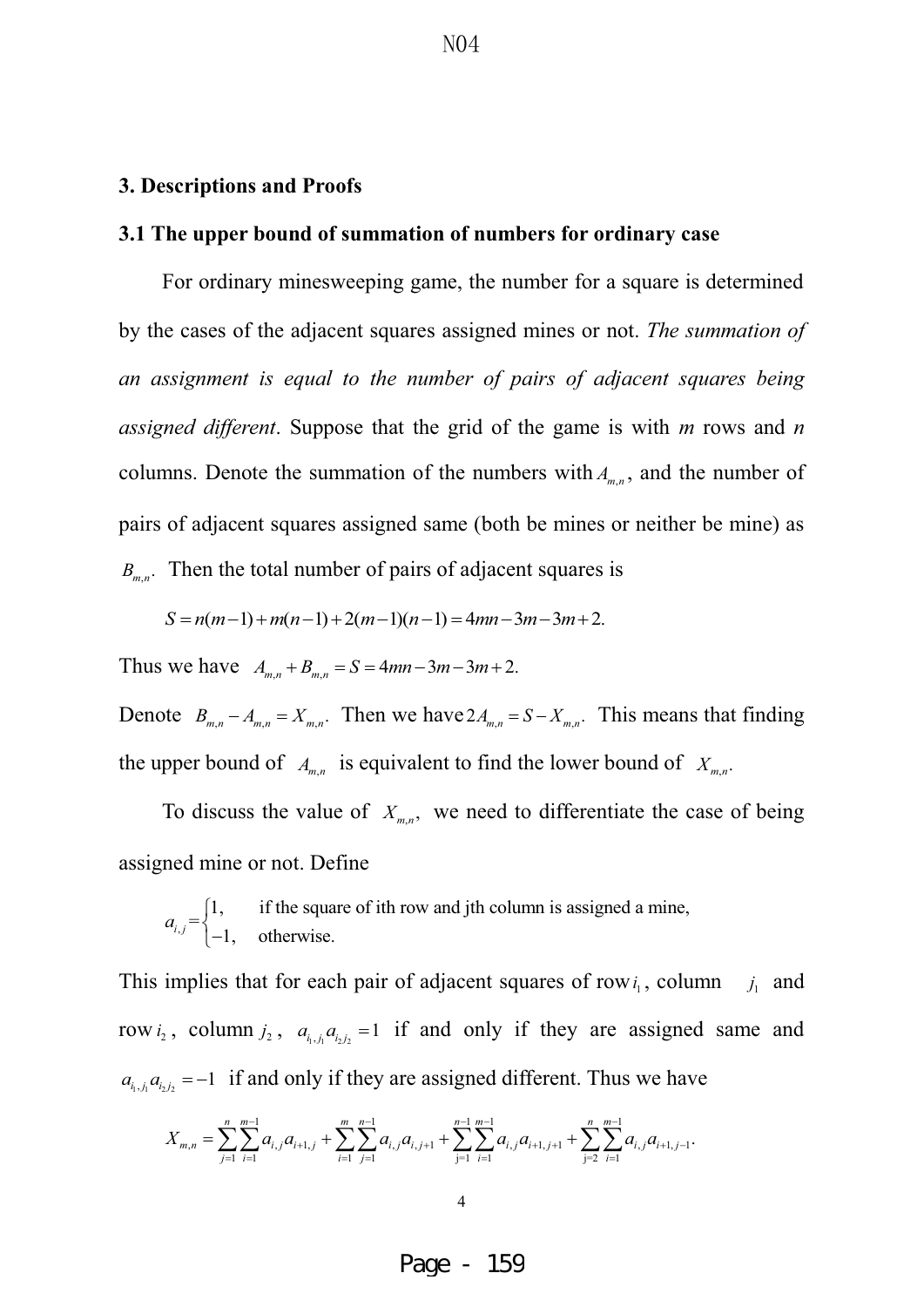$$
X_{m,n} = \sum_{j=1}^{n} \sum_{i=1}^{m-1} a_{i,j} a_{i+1,j} + \sum_{i=1}^{m} \sum_{j=1}^{n-1} a_{i,j} a_{i,j+1} + \sum_{j=1}^{n-1} \sum_{i=1}^{m-1} a_{i,j} a_{i+1,j+1} + \sum_{j=2}^{n} \sum_{i=1}^{m-1} a_{i,j} a_{i+1,j-1}
$$

First, we prove

**Proposition 3.**1 For a minesweeping game of *m* rows and *n* columns. If  $m \ge n$ , then  $X_{m,n} \ge X_{n,n} - (m-n)(2n-1)$ .

**Proof** We have

$$
X_{m,n} = \sum_{j=1}^{n} \sum_{i=1}^{m-1} a_{i,j} a_{i+1,j} + \sum_{i=1}^{m} \sum_{j=1}^{n-1} a_{i,j} a_{i,j+1} + \sum_{j=1}^{n-1} \sum_{i=1}^{m-1} a_{i,j} a_{i+1,j+1} + \sum_{j=2}^{n} \sum_{i=1}^{m-1} a_{i,j} a_{i+1,j-1}
$$
  
\n
$$
= \sum_{j=1}^{n} \sum_{i=1}^{m-2} a_{i,j} a_{i+1,j} + \sum_{j=1}^{n} a_{m-1,j} a_{m,j} + \sum_{i=1}^{m-1} \sum_{j=1}^{n-1} a_{i,j} a_{i,j+1} + \sum_{j=1}^{n-1} a_{m,j} a_{m,j+1} + \sum_{j=1}^{n-1} \sum_{i=1}^{m-2} a_{i,j} a_{i+1,j+1}
$$
  
\n
$$
+ \sum_{j=1}^{n-1} a_{m-1,j} a_{m,j} + \sum_{j=1}^{n} \sum_{j=2}^{m-2} a_{i,j} a_{i+1,j} + \sum_{j=1}^{n-1} \sum_{j=1}^{n-1} a_{i,j} a_{i,j+1} + \sum_{j=1}^{n-1} \sum_{i=1}^{m-2} a_{i,j} a_{i+1,j+1} + \sum_{j=2}^{n} \sum_{i=1}^{m-2} a_{i,j} a_{i+1,j-1} + \sum_{j=1}^{n-1} a_{m-1,j} a_{m,j}
$$
  
\n
$$
+ \sum_{j=1}^{n-1} a_{m,j} a_{m,j+1} + \sum_{j=1}^{n-1} a_{m-1,j} a_{m,j+1} + \sum_{j=1}^{n-1} a_{m-1,j+1} a_{m,j} + a_{m-1,n} a_{m,n}
$$
  
\n
$$
= X_{m-1,n} + \sum_{j=1}^{n-1} (a_{m-1,j} a_{m,j} + a_{m,j} a_{m,j+1} + a_{m-1,j} a_{m,j+1} + a_{m-1,j+1} a_{m,j} + a_{m,n} a_{m,n}.
$$

Rearranging the terms we obtain that

$$
a_{m-1,j}a_{m,j} + a_{m,j}a_{m,j+1} + a_{m-1,j}a_{m,j+1} + a_{m-1,j+1}a_{m,j}
$$
  
=  $\frac{1}{2}(a_{m-1,j} + a_{m,j} + a_{m,j+1})^2 - \frac{1}{2}(a_{m-1,j} + a_{m,j} + a_{m,j+1}) + a_{m-1,j+1}a_{m,j}$   
=  $\frac{1}{2}(a_{m-1,j} + a_{m,j} + a_{m,j+1})^2 + a_{m-1,j+1}a_{m,j} - \frac{3}{2}.$ 

Remember that

$$
a_{m-1,j} + a_{m,j} + a_{m,j+1} = 1, 3, -1 \text{ or } -3, \text{ and } a_{m-1,j+1}a_{m,j} = 1 \text{ or } -1, \text{ we have that}
$$
  
\n
$$
\frac{1}{2}(a_{m-1,j} + a_{m,j} + a_{m,j+1})^2 + a_{m-1,j+1}a_{m,j} - \frac{3}{2} \ge \frac{1}{2} - 1 - \frac{3}{2} = -2.
$$

Page - 16C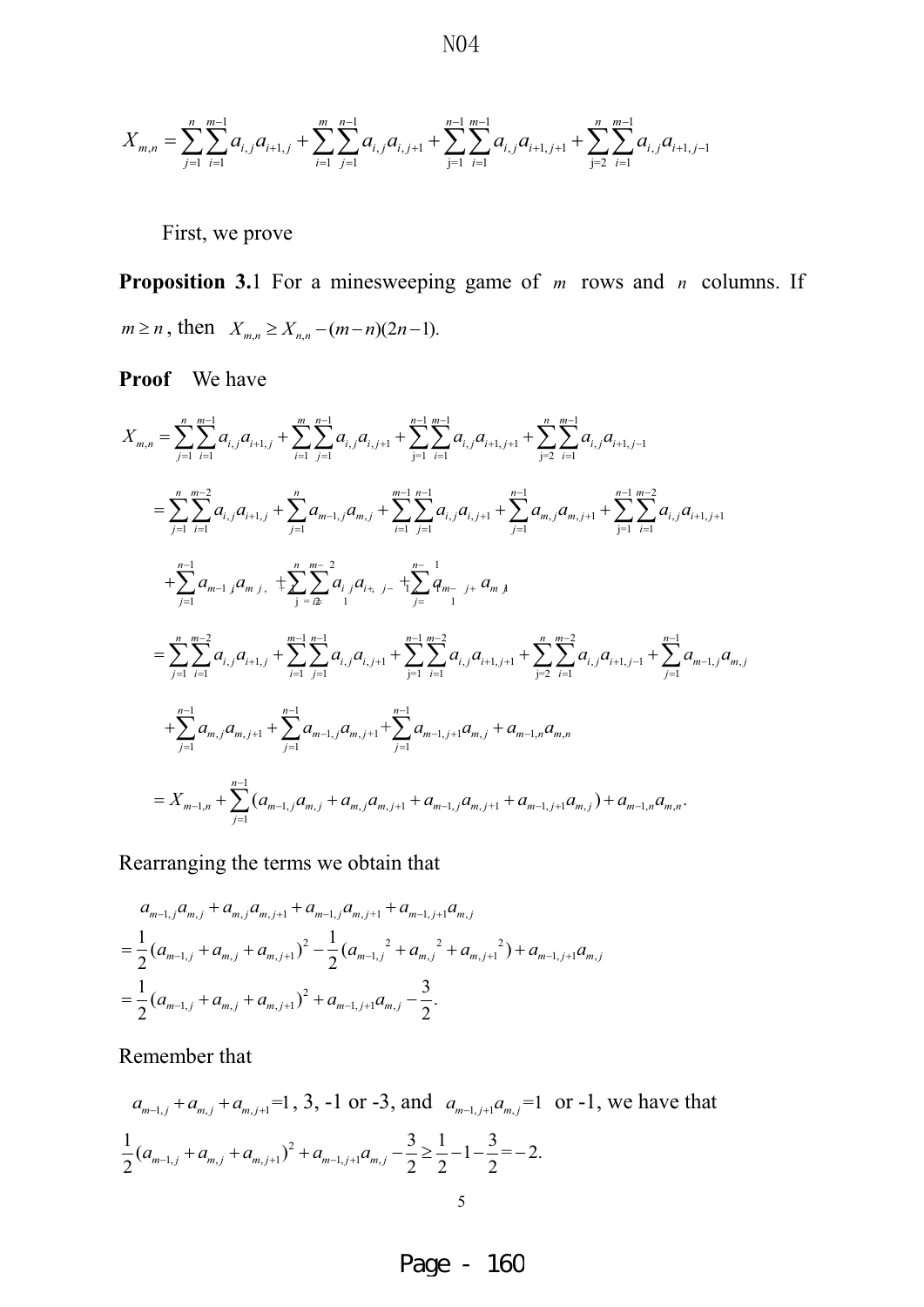$N<sub>04</sub>$ 

Thus

$$
X_{m-1,n} + \sum_{j=1}^{n-1} (a_{m-1,j}a_{m,j} + a_{m,j}a_{m,j+1} + a_{m-1,j}a_{m,j+1} + a_{m-1,j+1}a_{m,j}) + a_{m-1,n}a_{m,n}
$$
  
\n
$$
\geq X_{m-1,n} - 1 - 2 \quad (n-1) = X_{m-1,n} - 2n + 1.
$$

Equivalently, we have  $X_{m,n} \ge X_{m-1,n} - 2n + 1$ .

Similarly,  $X_{i,n} \ge X_{i-1,n} - 2n + 1$  holds for all  $i \ge n+1$ . Adding the inequalities we get

$$
\sum_{i=n+1}^{m} X_{i,n} \ge \sum_{i=n+1}^{m} (X_{i-1,n} - 2n + 1), \text{ or } X_{m,n} \ge X_{n,n} - (m-n)(2n-1).
$$

**Proposition 3.2**  $X_{n,n} \ge -2n^2 + 4n - 2$ .

**Proof** We have

$$
X_{n,n} = \sum_{j=1}^{n} \sum_{i=1}^{n-1} a_{i,j} a_{i+1,j} + \sum_{i=1}^{n} \sum_{j=1}^{n-1} a_{i,j} a_{i,j+1} + \sum_{j=1}^{n-1} \sum_{l=1}^{n-1} a_{i,j} a_{i+1,j+1} + \sum_{j=2}^{n} \sum_{i=1}^{n-1} a_{i,j} a_{i+1,j-1}
$$
  
+ 
$$
+ \sum_{i=1}^{n-2} a_{i,n-1} a_{i+1,n} + \sum_{i=1}^{n-2} a_{i,n} a_{i+1,n-1} + \sum_{j=1}^{n-2} a_{n,j} a_{n-1,j+1} + a_{n-1,n-1} a_{n,n} + a_{n-1,n} a_{n,n-1} + a_{n-1,n-1} a_{n,n-1}
$$
  
+ 
$$
a_{n-1,n-1} a_{n-1,n} + a_{n-1,n} a_{n,n} + a_{n,n-1} a_{n,n}
$$
  
= 
$$
X_{n-1,n-1} + \sum_{j=1}^{n-1} a_{n-1,j} a_{n,j} + \sum_{i=1}^{n-1} a_{i,n} a_{i+1,n} + \sum_{i=1}^{n-1} a_{i,n-1} a_{i,n} + \sum_{j=1}^{n-1} a_{n,j} a_{n,j+1} + \sum_{j=1}^{n-2} a_{n-1,j} a_{n,j+1}
$$
  
+ 
$$
+ \sum_{i=1}^{n-2} a_{i,n-1} a_{i+1,n} + \sum_{i=1}^{n-2} a_{i,n} a_{i+1,n-1} + \sum_{j=1}^{n-2} a_{n,j} a_{n-1,j+1} + a_{n-1,n-1} a_{n,n} + a_{n-1,n} a_{n,n-1}
$$
  
= 
$$
X_{n-1,n-1} + \sum_{j=1}^{n-2} a_{n-1,j} a_{n,j} + \sum_{i=1}^{n-2} a_{i,n} a_{i+1,n} + \sum_{j=1}^{n-2} a_{i,n} a_{n-1,j+1} + a_{n-1,n-1} a_{n,n} + a_{n-1,n} a_{n,n-1} + a_{n-1,n-1} a_{n,n-1}
$$
  
+ <math display="</math>

$$
= X_{n-1,n-1} + \sum_{j=1}^{n-2} (a_{n-1,j}a_{n,j} + a_{n,j}a_{n,j+1} + a_{n-1,j}a_{n,j+1} + a_{n,j}a_{n-1,j+1})
$$
  
6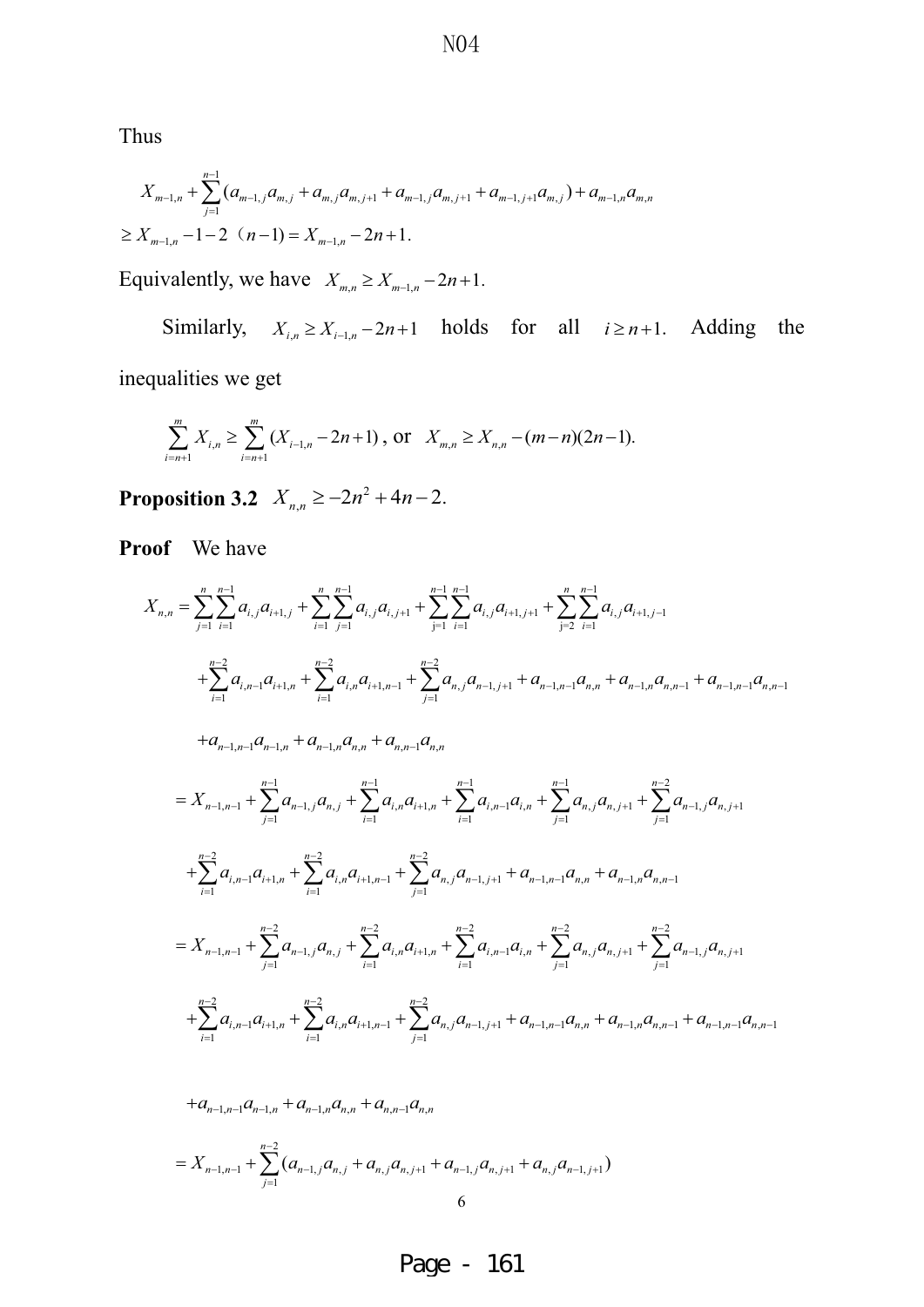$$
+\sum_{i=1}^{n-2} (a_{i,n}a_{i+1,n} + a_{i,n-1}a_{i,n} + a_{i,n-1}a_{i+1,n} + a_{i,n}a_{i+1,n-1}) + a_{n-1,n-1}a_{n,n} + a_{n-1,n}a_{n,n-1} + a_{n-1,n-1}a_{n,n-1}
$$
  
+
$$
a_{n-1,n-1}a_{n-1,n} + a_{n-1,n}a_{n,n} + a_{n,n-1}a_{n,n}.
$$

Using the similar reasoning as in the proof of the above proposition, we know that

$$
a_{n-1,j}a_{n,j} + a_{n,j}a_{n,j+1} + a_{n-1,j}a_{n,j+1} + a_{n,j}a_{n-1,j+1} \ge -2,
$$
  
\n
$$
a_{i,n}a_{i+1,n} + a_{i,n-1}a_{i,n} + a_{i,n-1}a_{i+1,n} + a_{i,n}a_{i+1,n-1} \ge -2,
$$
  
\n
$$
a_{n-1,n-1}a_{n,n} + a_{n-1,n}a_{n,n-1} + a_{n-1,n-1}a_{n,n-1} + a_{n-1,n-1}a_{n-1,n} + a_{n-1,n}a_{n,n} + a_{n,n-1}a_{n,n} \ge -2.
$$

Thus  $X_{n,n} \ge X_{n-1,n-1} - 4n + 6$ .

Similarly,  $X_{i,i} \ge X_{i-1,i-1} - 4i + 6$  for all  $i \in N^+$ .

Adding the inequalities, we obtain  $X_{n,n} \ge X_{2,2} + 6(n-2) - 2n^2 - 2n + 12$ .

Counting directly, we get that

 $X_{2,2} = a_{1,1}a_{2,2} + a_{1,2}a_{2,1} + a_{1,1}a_{2,1} + a_{1,1}a_{1,2} + a_{1,2}a_{2,2} + a_{2,1}a_{2,2} \geq -2.$ 

Substituting in the above inequality, we get what we wanted

$$
X_{n,n} \ge -2n^2 + 4n - 2.
$$

Combining Proposition 3.1 and 3.2, we obtain one of our main theorem.

**Theorem 3.3** Assume  $m \ge n$ . For an ordinary minesweeping game of *m* rows and *n* columns, the summation of numbers  $A_{m,n} \leq (3n-2)(m-1)$ .

**Proof** From Proposition 3.1 and 3.2, we know that

 $X_{m,n} \geq -2n^2 + 4n - 2 - (m-n)(2n-1).$ 

Using this inequality and the equality  $2A_{m,n} = S - X_{m,n}$ , we get that

$$
2A_{m,n} \leq 4mn - 3m - 3m + 2 + 2n^2 - 4n + 2 + (m - n)(2n - 1) = 2(3n - 2)(m - 1).
$$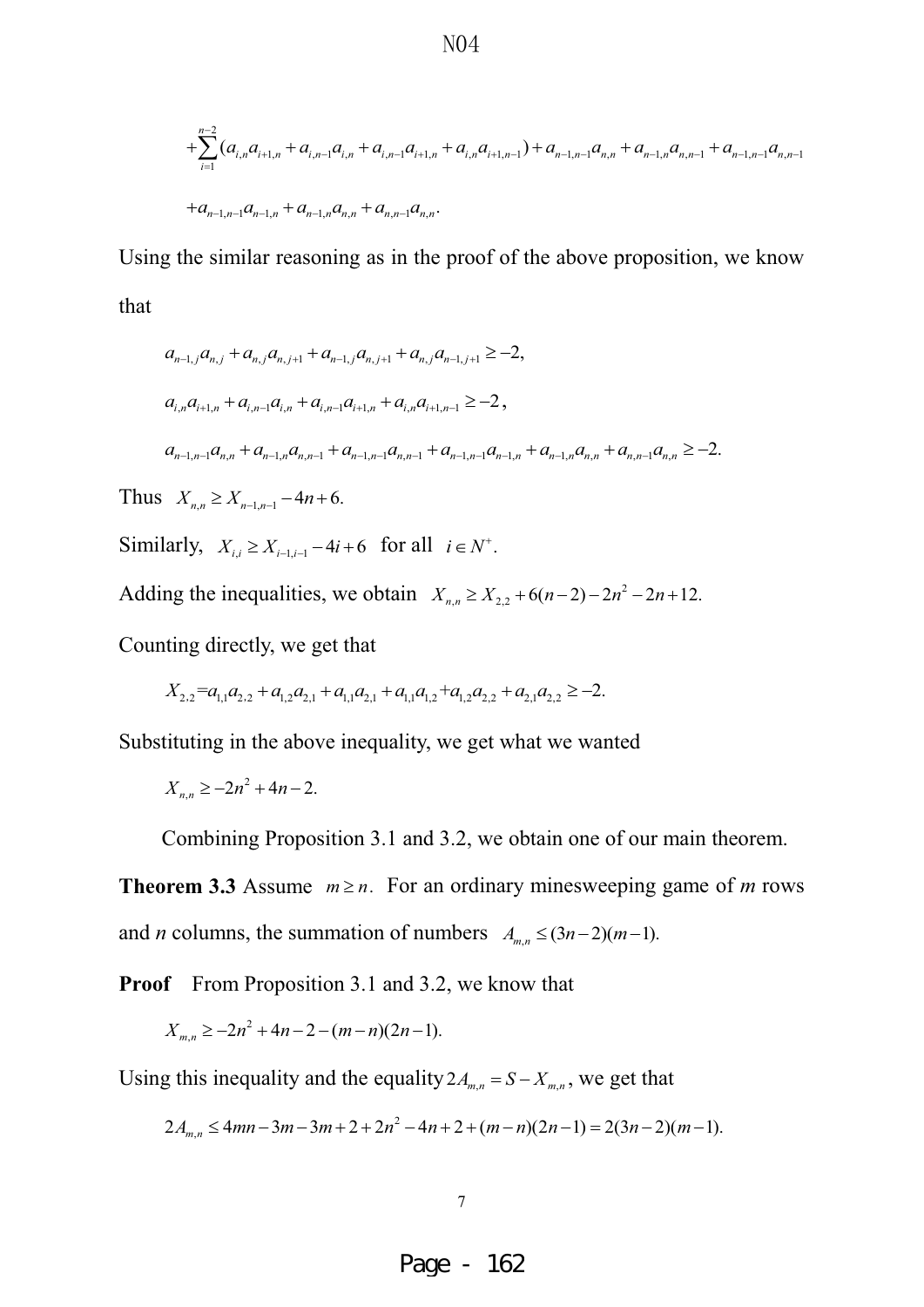Thus  $A_{m,n} \leq (3n-2)(m-1)$ .

**Remark** It is obvious that the inequality holds when the game is of *n* columns and *m* rows.

**Theorem 3.4** Assume  $m \ge n$ . For an ordinary minesweeping game of *m* rows and *n* columns, there exist assignments such that  $A_{m,n} = (3n-2)(m-1)$ .

**Proof** We need only to give an example with  $A_{m,n} = (3n-2)(m-1)$ . Assign a mine to a square if and only if it is in an odd row. Then the summation  $A_{m,n}$ of the numbers is

$$
A_{m,n} = \begin{cases} 6(n-2)\left(\frac{m}{2} - 1\right) + 4 \times 2 \times \left(\frac{m}{2} - 1\right) + 3(n-2) + 4, & \text{if } m \text{ is even,} \\ 6(n-2)\frac{m-1}{2} + 4 \times 2 \times \frac{m-1}{2}, & \text{if } m \text{ is odd.} \end{cases}
$$

Thus  $A_{m,n} = (3n-2)(m-1)$  in both cases.

**Remark** The equality holds when the roles of rows and columns exchange. **Remark** If we use the notations  $a_{i,j}$  's to express the assignments, the example in the proof of Proposition 3.4 is of the case  $a_{i,j} = (-1)^i$ .

# **3.2 The assignments for ordinary minesweeping games whose summations of numbers achieving the upper bound**

In the following discussions, we still use the notation

$$
a_{i,j} = \begin{cases} 1, & \text{if the square of ith row and jth column is assigned a mine,} \\ -1, & \text{otherwise.} \end{cases}
$$

Moreover, two situations are said to be *equivalent* if one of them can be obtained from the other through the following operations:

(1) rotation;

Page - 163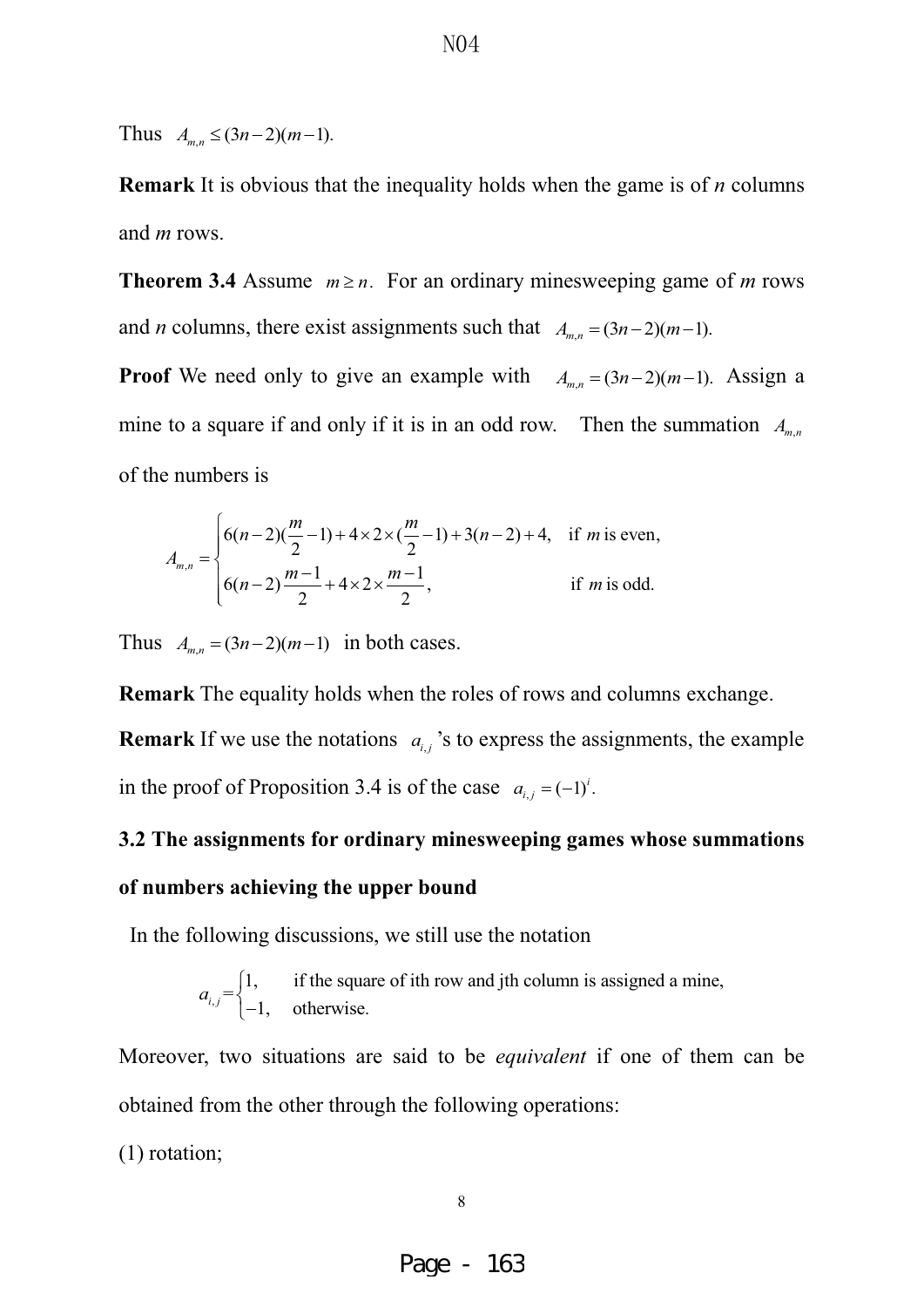(2) flip;

(3) multiplying all the entries  $a_{i,j}$  with -1.

#### **3.2.1 One of the entries m and n is equal to 2.**

 Suppose n=2. Under this assumption, the situations are not unique. For example, the maximum can be reached if we let  $a_{i,1} a_{i,2} = -1$  ( $\forall i \in \{1, 2, \dots, m\}$ ). Besides, there are also other situations in which the maximum can be reached for a given m. As an example, consider  $m = 3$ ,  $n = 2$ . The equality holds if we let  $a_{1,1} = a_{1,2} = a_{3,1} = -a_{2,1} = -a_{2,2} = -a_{3,2} = 1$ .

## **3.2.2**  $m \ge n \ge 3$

In this case, the maximum can only be reached by letting  $a_{i,j} = (-1)^i$ . Next, we give an inductive proof on this statement. First, assume that  $m = n$ . For  $n = 3$ , we can show the fact holds by enumeration. Suppose the fact holds for  $n = k$ . From the previous proof of inequality  $X_{n,n} \ge X_{n-1,n-1} - 4n + 6$ , we know that the equality holds if the equations

$$
\begin{cases}\na_{i,n}a_{i+1,n-1} = -1, i = 1, 2...n-1 \\
a_{n,j}a_{n-1,j+1} = -1, j = 1, 2...n-1 \\
a_{n-1,n-1} + a_{n-1,n} + a_{n,n-1} + a_{n,n} = 0\n\end{cases}
$$

hold. As a result, the statement holds for  $n = k + 1$ .

Next we inductively show that the statement holds for  $m \geq n+1$ . Assume  $m = n + 1$ . From the previous proof of inequality  $X_{m,n} \ge X_{m-1,n} - 2n + 1$ , we know that the equality holds if the equations

$$
\begin{cases} a_{m,j}a_{m-1,j+1} = -1, j = 1, 2...n-1 \\ a_{m-1,n}a_{m,n} = -1 \end{cases}
$$

Page - 164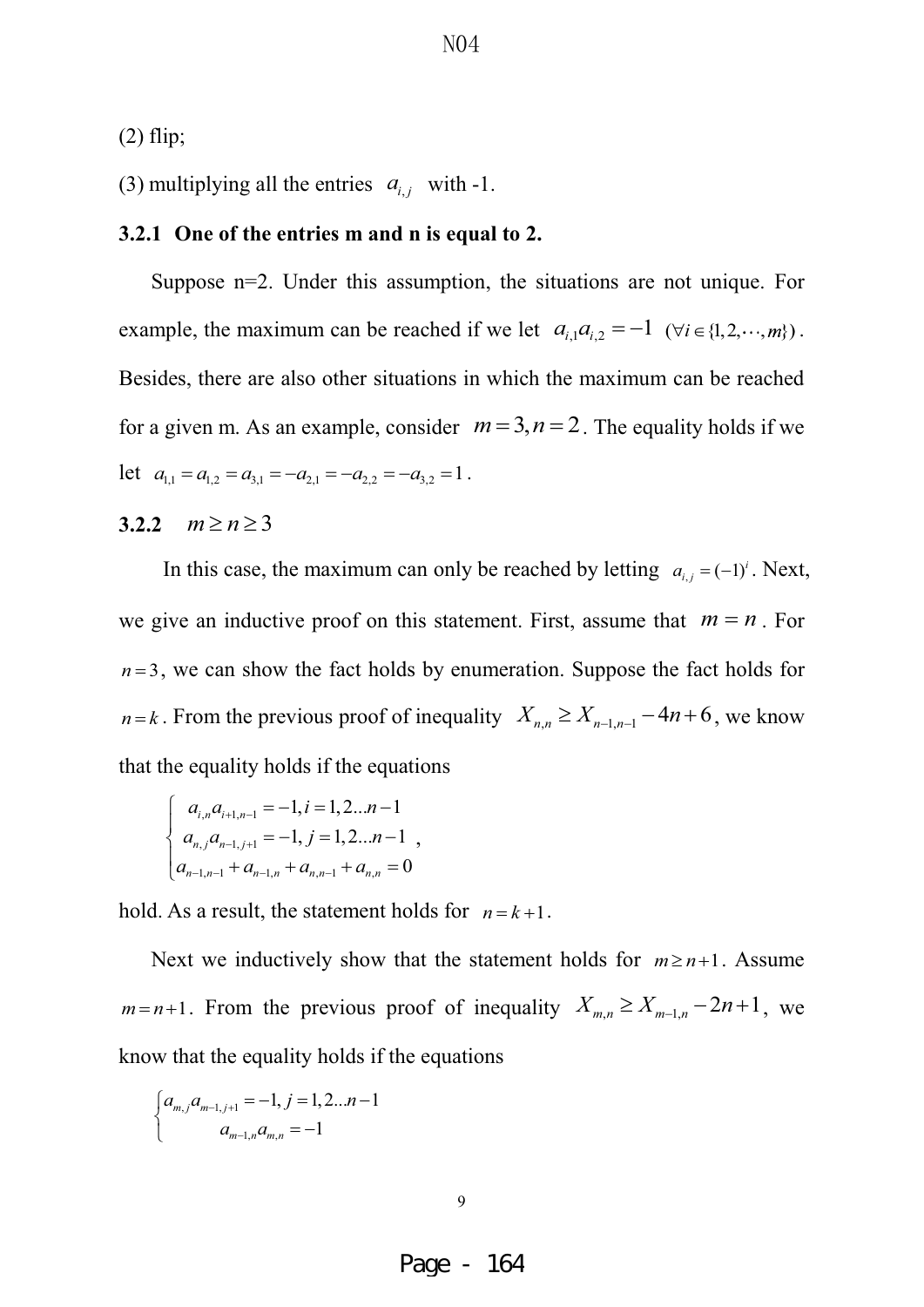hold, which means  $a_{i,j} = (-1)^i$ .

Suppose the statement holds for  $m = k$ . From the previous proof of inequality  $X_{m,n} \ge X_{m-1,n} - 2n + 1$ , we know that the equality holds if the equations

$$
\begin{cases} a_{m,j}a_{m-1,j+1} = -1, j = 1, 2...n-1 \\ a_{m-1,n}a_{m,n} = -1 \end{cases}
$$

hold, which means  $a_{i,j} = (-1)^i$ .

Hence, the statement holds.

#### 3.2.3  $n \ge m+1 \ge 4$

 Using the similar methods as above, we know the maximum can be reached if and only if  $a_{i,j} = (-1)^j$  holds.

#### **3.3 The upper bound of summation of numbers for cyclic case**

Replacing the  $m \times n$  rectangle of an ordinary minesweeping game by an  $m \times n$  torus, we get a cyclic one. In this case the board is cyclic. Thus it does not have boundaries. In this case, it is easy to compute the total number of pairs of squares,  $S = \frac{8mn}{2} = 4mn$ . 2  $S = \frac{8mn}{2} = 4mn$ .

There are two subcases to be considered.

### **3.3.1** *mn* **is even**

**Theorem 3.5** Suppose that *mn* is even. For a cyclic minesweeping game of m rows and n columns, the summation of number  $A_{m,n} \leq 3mn$ .

**Proof** We still use the notations  $A_{m,n}$ ,  $B_{m,n}$ ,  $X_{m,n}$  as in the above subsections. Then we have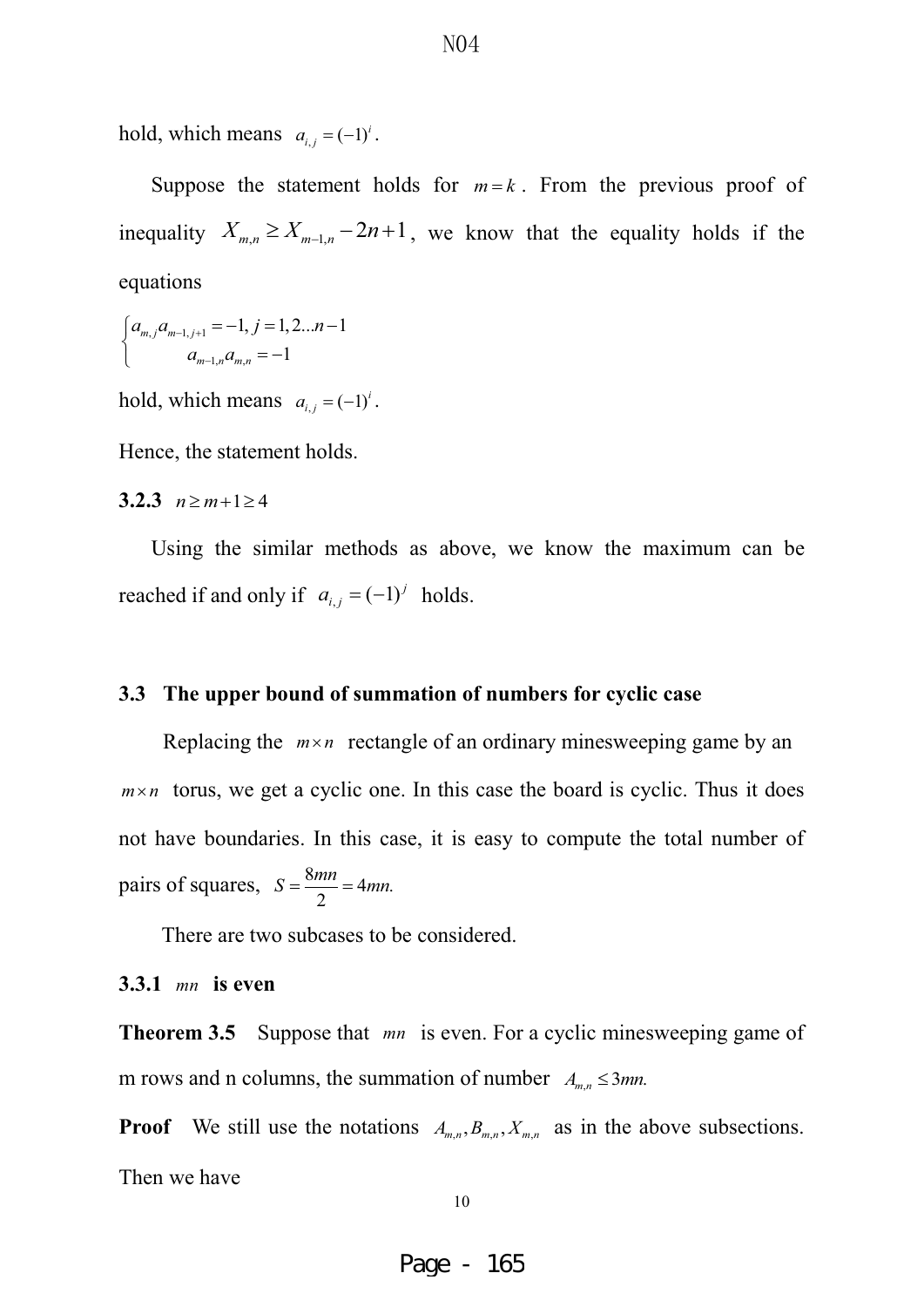$$
X_{m,n} = \sum_{j=1}^{n} \sum_{i=1}^{m} (a_{i,j} a_{i+1,j} + a_{i,j} a_{i,j+1} + a_{i,j} a_{i+1,j+1} + a_{i,j+1} a_{i+1,j}).
$$

Where  $a_{m+1,j} = a_{1,j}, a_{i,n+1} = a_{i,1}$ . Using the inequality

$$
a_{i,j}a_{i+1,j} + a_{i,j}a_{i,j+1} + a_{i,j}a_{i+1,j+1} + a_{i,j+1}a_{i+1,j} \ge -2,
$$

we obtain  $X_{m,n} \ge -2mn$ . This means that  $A_{m,n} \le 3mn$ .

**Example** If  $2|m$ , let  $a_{i,j} = (-1)^i$ . Then  $A_{m,n} = 3mn$ . Similarly, if  $2|n$ , let  $a_{i,j} = (-1)^j$ . Then  $A_{m,n} = 3mn$ .

N<sub>04</sub>

#### **3.3.2** *mn* **is odd**

In this case, we still have  $A_{m,n} \leq 3mn$ . But, till now, we have not found an assignment whose summation  $A_{m,n}$  reaching the upper bound  $3mn$ . The maximum of  $A_{m,n}$  we obtained is  $3mn-4n+5$ . We conjecture that this is the maximum of  $A_{m,n}$  in this case. This assertion has not been proved now.

## **3.4 The assignments for cyclic minesweeping games whose summations of numbers achieving the upper bound**

As in section 3.2, we still use the notations

 $a_{i,j} = \begin{cases} 1, & \text{if the square of ith row and jth column is assigned a mine,} \\ -1, & \text{otherwise.} \end{cases}$  $\begin{cases} -1, & \text{otherwise.} \end{cases}$  otherwise.

Moreover, two situations are said to be *equivalent* if one of them can be obtained from the other through the following operations:

(1)rotation;

 $(2)$ flip;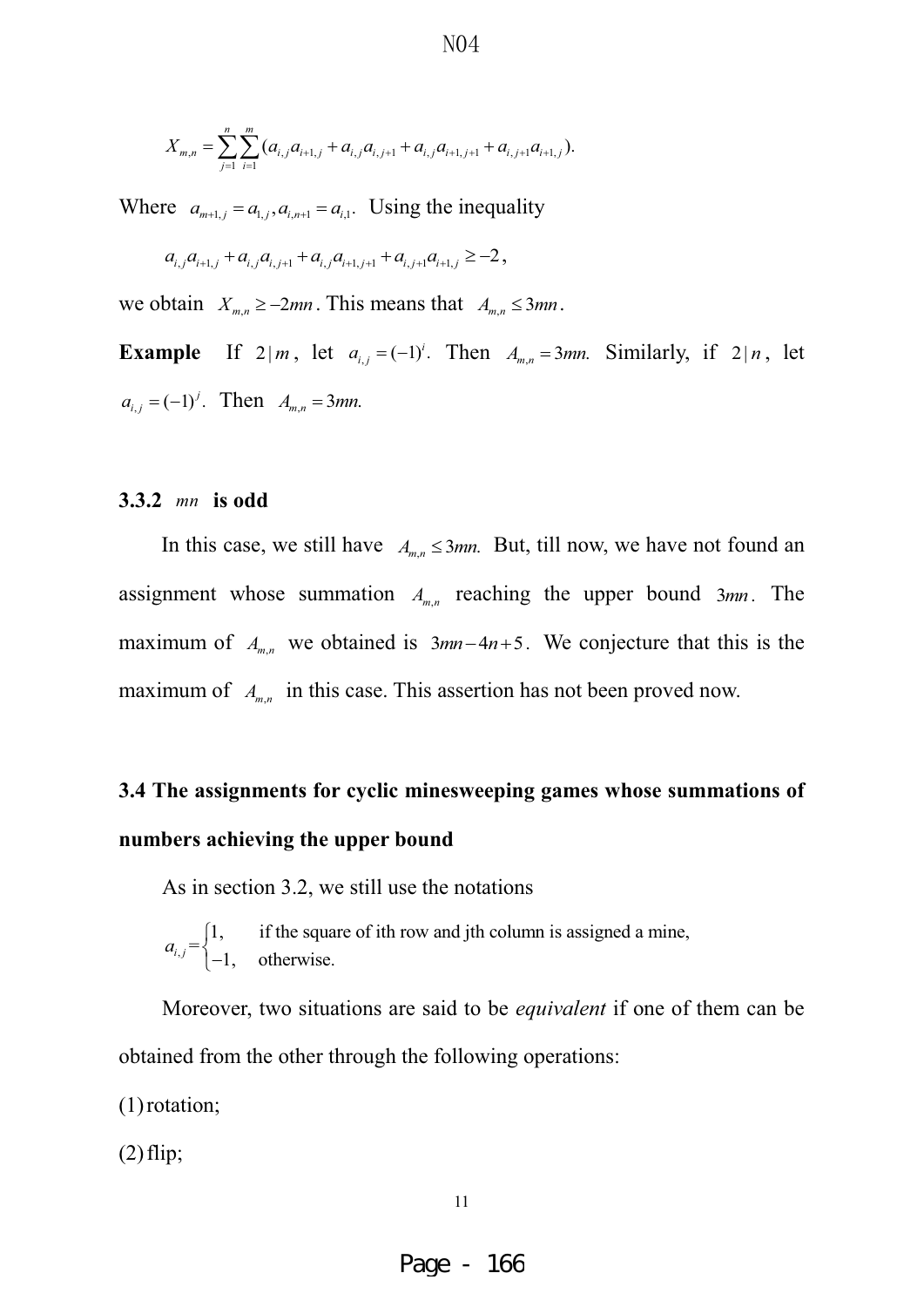(3) multiplying all the entries  $a_{i,j}$  with -1.

Since the summations of numbers of equivalent situations are equal, we do not distinguish equivalent assignments.

We only discuss the cases with  $2 | mn$  and  $m \ge n$ .

#### **3.4.1 Both** *m* and *n* are even and  $m \neq n$

**Theorem 3.6** In the case  $2|m,2|n$  and  $m \neq n$ , the summation of numbers of cyclic minesweeping game of size  $m \times n$  achieves the upper bound  $3mn$  if and only if  $a_{i,j} = (-1)^i$  or  $a_{i,j} = (-1)^j$ .

**Proof** Computing directly, we get that  $A_{m,n} = 3mn$  in both cases. To prove that these cases are the only cases such that  $A_{m,n} = 3mn$ , we first give another proof of the inequality  $X_{m,n} \ge -2mn$ .

As above, we know that

$$
2X_{m,n} = 2\sum_{j=1}^{n} \sum_{i=1}^{m} (a_{i,j}a_{i+1,j} + a_{i,j}a_{i,j+1} + a_{i,j}a_{i+1,j+1} + a_{i,j+1}a_{i+1,j}).
$$

Using the conventions  $a_{m+1,j} = a_{i,j}, a_{i,n+1} = a_{i,1}$ , we can get

$$
2X_{m,n} = \sum_{j=1}^{n} \sum_{i=1}^{m} (2a_{i,j}a_{i+1,j} + 2a_{i,j}a_{i,j+1} + 2a_{i,j}a_{i+1,j+1} + 2a_{i,j+1}a_{i+1,j})
$$
  
\n
$$
= \sum_{j=1}^{n} \sum_{i=1}^{m} (a_{i,j}a_{i+1,j} + a_{i,j+1}a_{i+1,j+1} + a_{i,j}a_{i,j+1} + a_{i+1,j}a_{i+1,j+1} + a_{i,j}a_{i+1,j+1} + a_{i,j+1}a_{i+1,j})
$$
  
\n
$$
+ \sum_{j=1}^{n} \sum_{i=1}^{m} (a_{i,j}a_{i+1,j+1} + a_{i,j+1}a_{i+1,j}).
$$

Thus  $2X_{m,n} \ge -2mn - 2mn = -4mn$ .

Here we use inequalities

 $a_{i, j}a_{i}a_{i} + a_{j}a_{j}a_{i} + a_{i}a_{j}a_{i}$  and  $a_{i}a_{j}$  *i*  $a_{i}a_{j}$  *a*  $a_{i}a_{j}$  *i a a a a a i j j i a a*<sub>*i*</sub> *j a a i a j a a i a j a a i a j a i a j*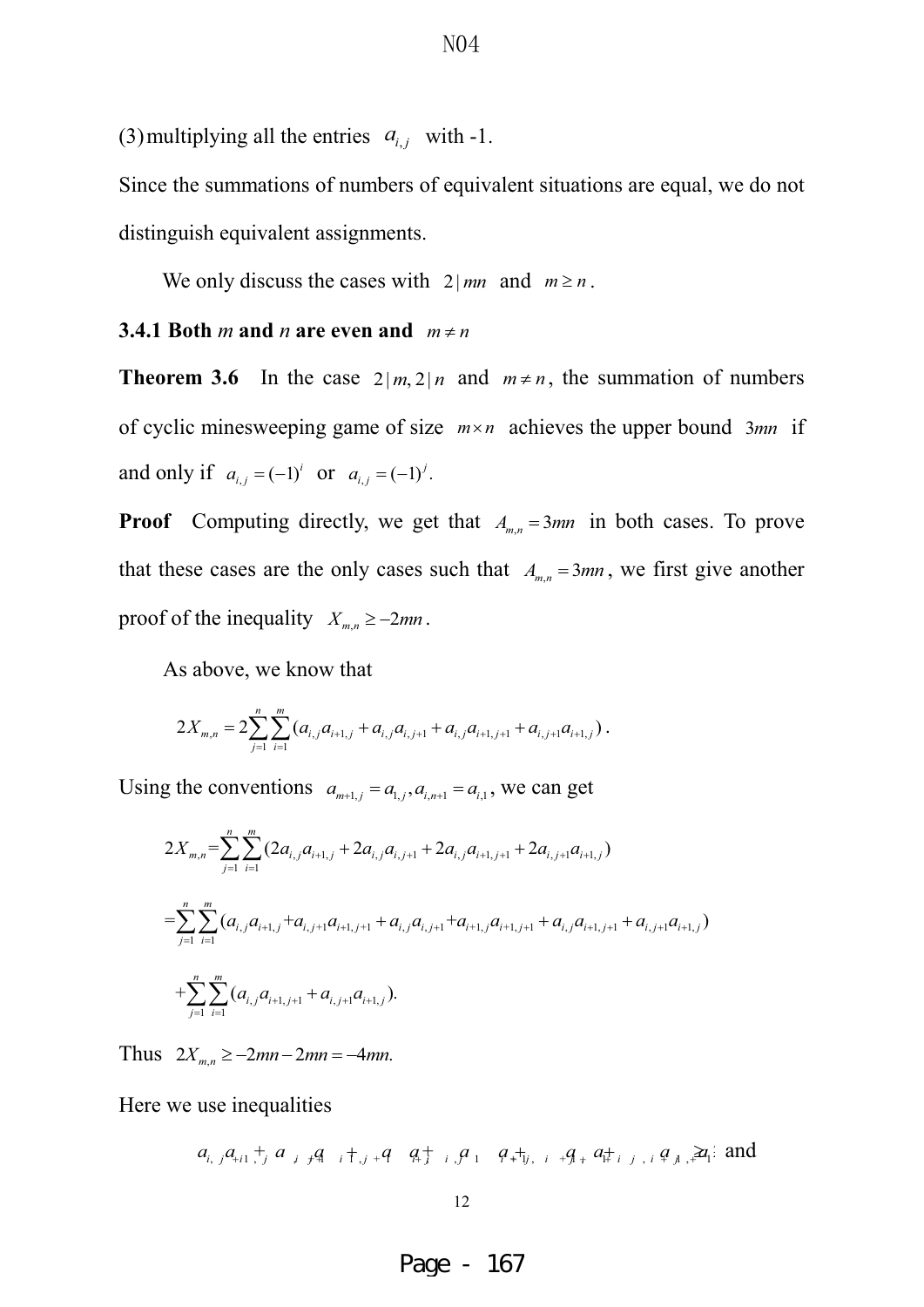$$
a_{i,j} a_{i+1,j+1} + a_{i,j+1} a_{i+1,j} \ge -2.
$$

In the first inequality, the "=" holds only if, for every  $i$  and  $j$ ,

$$
a_{i,j} + a_{i+1,j} + a_{i,j+1} + a_{i+1,j+1} = 0.
$$
 (\*)

In the second inequality, the "=" holds only if

$$
a_{1,1} = a_{1,2} = -a_{2,1} = -a_{2,2} = 1
$$
 or  $a_{1,1} = a_{2,1} = -a_{1,2} = -a_{2,2} = 1$ .

Repeatedly use the equation (\*), we get that

$$
a_{i,j} = (-1)^{i} a_{i,j} = (-1)^{j}
$$
 or  $a_{i,j} = (-1)^{j}$ .

### **3.4.2** *m* is even and  $m = n$

In this case, the summation of numbers of cyclic minesweeping game of size  $m \times m$  achieves the upper bound  $3m^2$  if and only if  $a_{i,j} = (-1)^j$ .

#### **3.4.3** *m* **is even and** *n* **is odd**

In this case, the summation of numbers of cyclic minesweeping game of size  $m \times n$  achieves the upper bound  $3mn$  if and only if  $a_{i,j} = (-1)^i$ .

### **3.4.4** *m* **is odd and** *n* **is even**

In this case, the summation of numbers of cyclic minesweeping game of size  $m \times n$  achieves the upper bound  $3mn$  if and only if  $a_{i,j} = (-1)^j$ .

### **4. Future works**

For cyclic minesweeping in an  $m \times n$  rectangle ( $mn$  is odd), the problem that how the maximum can be achieved is unsolved in this paper and left as a future work.